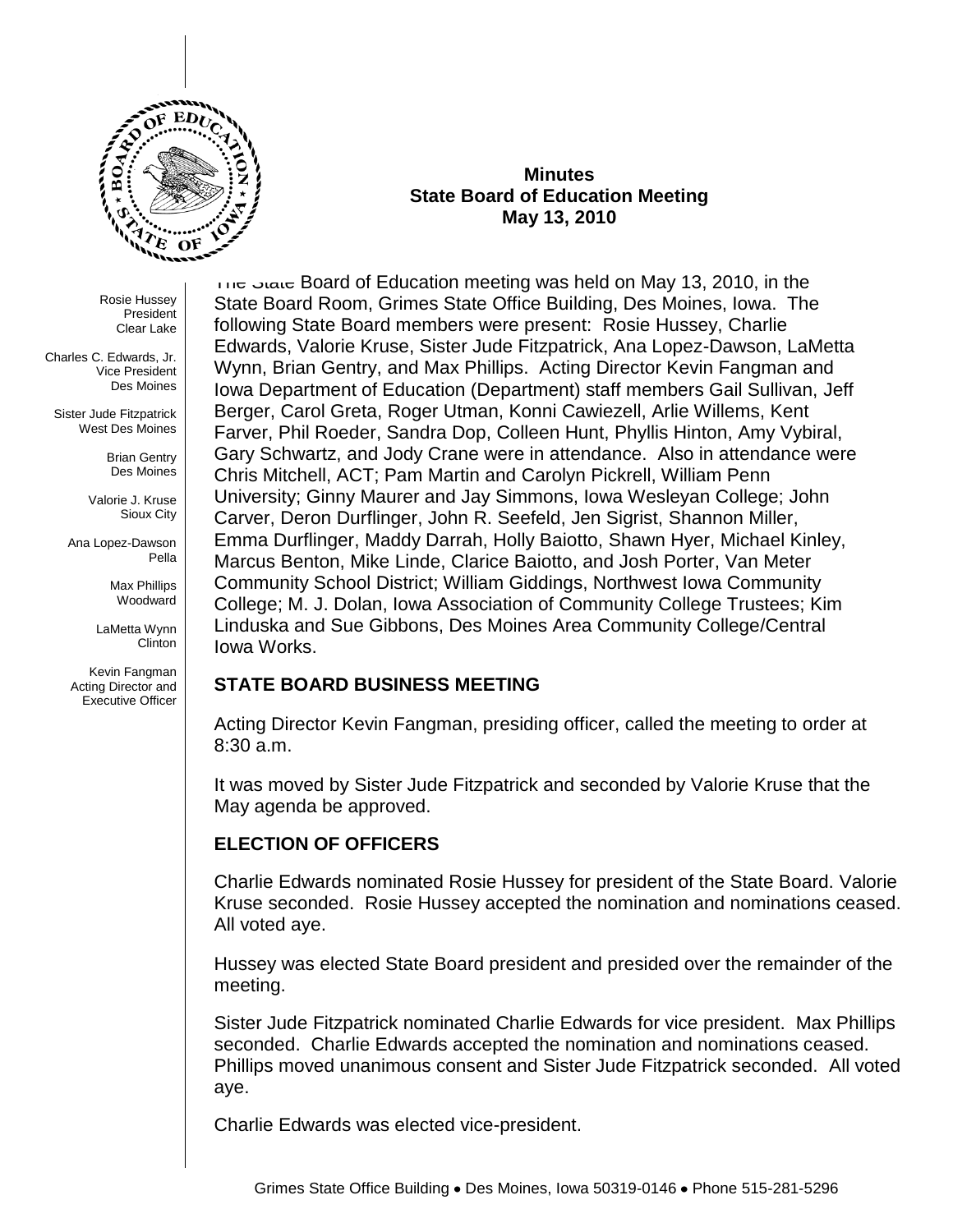# **COMMUNICATION**

#### **Public Comment**

There was no public comment.

#### **Director Report**

❖ Status of Hiring a New Department Director Kevin Fangman reported that the advertisement to hire a new Department director is in the final stages. The position will be posted shortly and will close in June. A new director could be hired in the fall.

There was discussion on the State Board's involvement in participating on the search committee for a new director.

#### ❖ Race to the Top

Fangman stated the Race to the Top (RTTT) Memorandum of Understanding (MOU) for school districts to submit if they are planning to participate in the RTTT application is due Friday, May 14. The Department has currently received MOUs from 70 of the 361 school districts. It is anticipated over 200 districts will sign on. Currently, four of the eight Urban Education Network districts have signed on; however, it is anticipated that all of them will sign on. The RTTT application will be submitted by June 1 and finalists will be notified in July. Fangman explained the process used to award the grants. There is approximately \$3.5 billion left to be disbursed during this round of RTTT.

As part of the RTTT application, Iowa must adopt the Common Core Standards by August 2. Therefore, it is likely that the Board will be asked to take action at the July State Board meeting. During the June State Board retreat, time will be taken to help build an understanding of what this means with regard to the Iowa Core.

Fangman reported that there is an assessment consortium competition for \$160 million (two consortiums will be awarded for a total of \$320 million). Iowa is in the Smarter Balance Assessment Consortium with 31 other states. This consortium is focused on a Balanced Assessment System around the Common Core Standards. Fangman provided additional details about the consortium.

Fangman also indicated that institutes of higher education are now being asked to sign on and say they will accept certain scores for summative assessments that are given in high school that measure college and career readiness. As a result, students would not be required to take remedial classes in math and reading.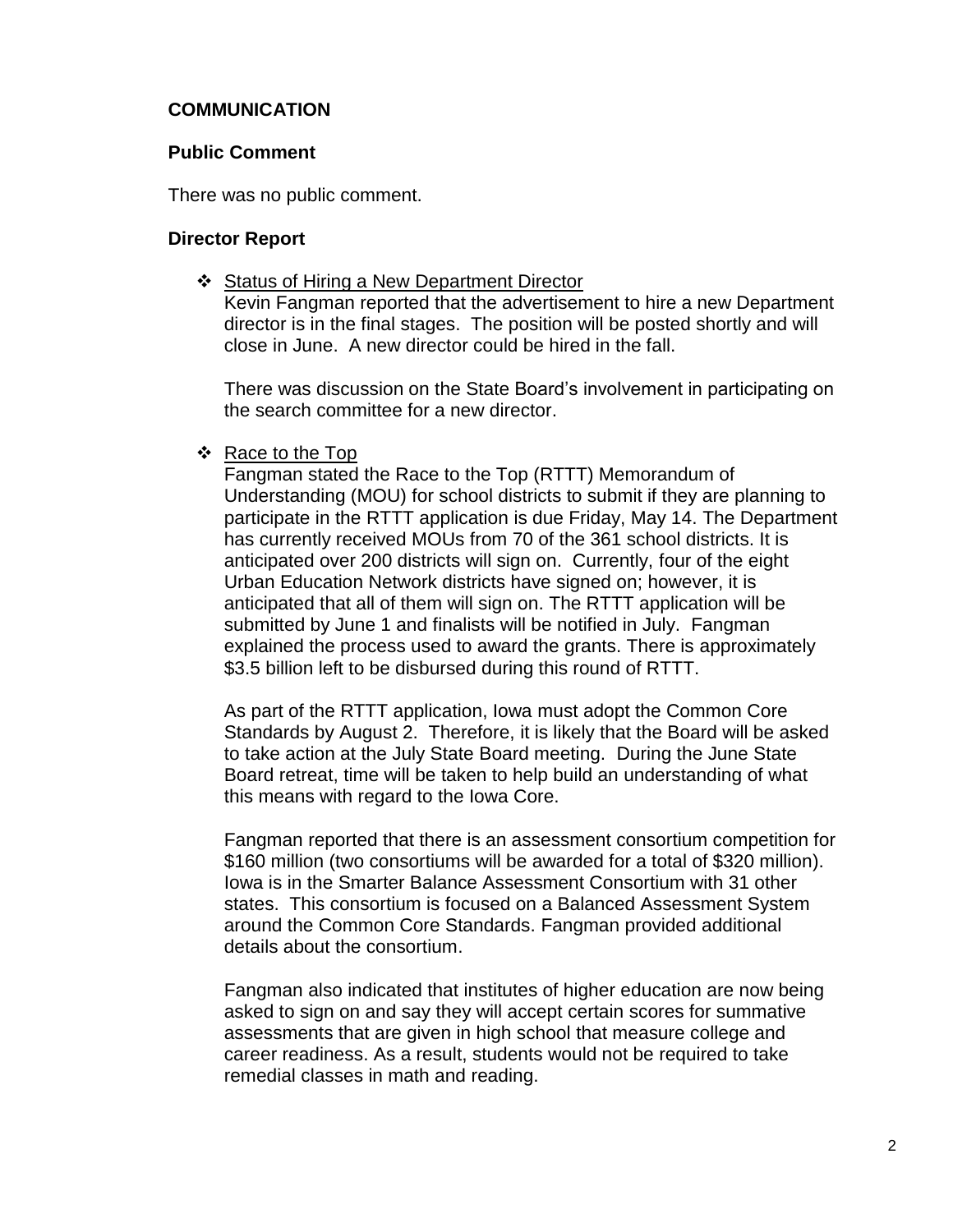There was discussion about whether there are alignment issues, concerns that the Common Core Standards and assessment model are so complex that they won't produce the desired end results, how information will be reported to the general public, the role of Board members to communicate this information in plain English, and how the Department can manage these initiatives with limited staff.

❖ State Employees Retirement Incentive Plan

Fangman and Jeff Berger, Chief Financial Officer, Office of Internal Administrative Services, have been working with the Iowa Department of Management on filling the Department's vacancies. The Department is anticipating 56 vacancies and plans to eliminate five positions and reclassify five positions. Fangman mentioned that the Department is 70 percent federally funded and that is factored in when filling vacancies. The Department has approximately 225 employees with 63 being state funded.

Berger indicated that the state anticipated \$57 million would be generated as a result of individuals taking advantage of the early retirement. However, twice as many people signed up than were originally expected. At this time, state agencies do not know how the numbers will play out.

#### **Legislative Update**

Konni Cawiezell, Legislative and Policy Liaison, Office of the Director, and Jeff Berger, Chief Financial Officer, Office of Internal Administrative Services, provided a legislative update.

Cawiezell indicated that the Governor did not veto any of the Department's bills. She also stated that a letter to the field is being drafted and will be sent to districts regarding adjustments to policies and procedures.

Cawiezell reported that school aid funding was appropriated at \$352 million which was a \$162 million shortfall from being fully funded.

Cawiezell indicated that preschool funding was appropriated at \$16.2 million for the final installment. New language states that all districts interested in a qualified preschool program would get a portion of the \$16.2 million. Kevin Fangman indicated that the preschool application is due Friday, May 14.

Cawiezell stated that the legislature appropriated \$7.5 million for instructional support aid and that the Iowa Core received \$1.9 million.

Berger indicated that setting allowable growth was delayed until next session and that the Governor and legislature supported education to the best of their ability. This was a difficult year and next year does not look much better.

There was discussion on what the State Board and Department can do in moving forward.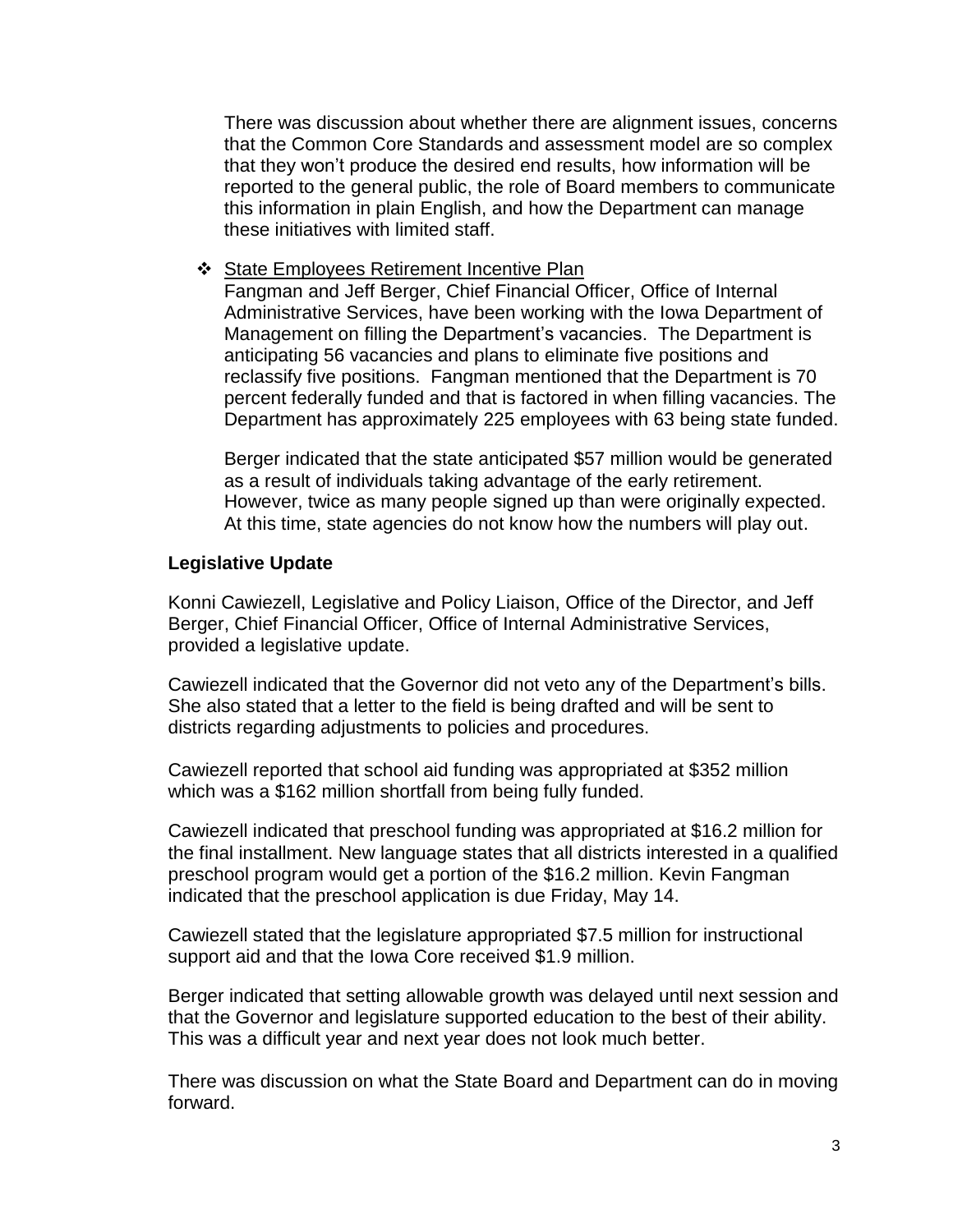# **CONSENT AGENDA**

Max Phillips moved and Charlie Edwards seconded to approve the consent agenda. The motion carried unanimously.

#### **Teacher Preparation Program Approval - William Penn University**

Arlie Willems, Practitioner Preparation Administrative Consultant, Bureau of Accreditation and Improvement Services, introduced Dr. Pam Martin and Carolyn Pickrell from William Penn University and provided an overview of the William Penn University teacher preparation program and site review.

Willems reported that a preliminary review was held in November 2008 and the visit was conducted in January 2009. In the initial team finding, the Diversity, Faculty, and Curriculum standards were met and the Governance and Resource, Assessment, and Clinical standards were met pending conditions.

Willems reviewed in-depth the items that needed to be addressed prior to State Board action for the Governance and Resource, Assessment, and Clinical standards. She indicated that at the final review, all of the standards had been met.

There was discussion regarding how follow-up is handled to ensure accountability, what percent of the program is dependent on the Iowa Communications Network (ICN), and what the results were of the assessment done between the campus and distance programs.

Charlie Edwards expressed concerns with granting full approval to the William Penn University teacher preparation program. His concerns included the response the Board received regarding assessment results, resources, annual review of the report, and if the institution understands how to integrate new technology to substitute for the ICN.

**Motion**: Max Phillips moved and Valorie Kruse seconded to grant William Penn University a one-year conditional approval for the program with a review on resources and technology.

Brian Gentry proposed a review of the practitioner preparation program approval process. He indicated a need for a better understanding of how the Department brings issues that are detected on an annual basis to the State Board's attention.

William Penn University staff responded regarding what ramifications a one-year conditional approval would have on the program.

**Vote**: The motion carried unanimously.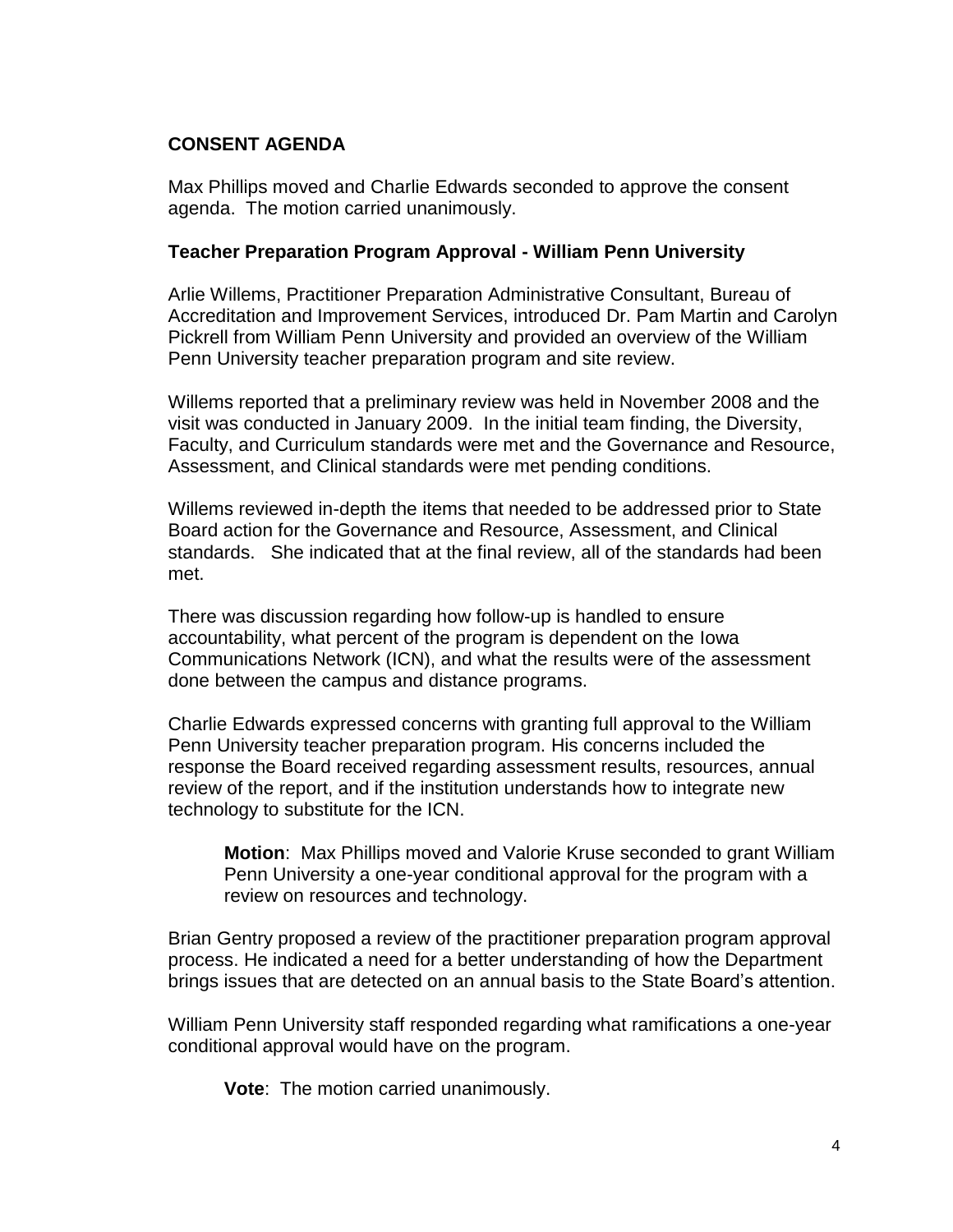### **Teacher Preparation Program Approval - Iowa Wesleyan College**

Arlie Willems, Practitioner Preparation Administrative Consultant, Bureau of Accreditation and Improvement Services, introduced Dr. Jay Simmons and Dr. Ginny Maurer from Iowa Wesleyan College.

Willems reminded the Board that when the original review was presented at the September 2009 State Board meeting, all of the standards were met with the exception of the Governance and Resources standard.

Willems reviewed the concerns that were originally raised and described what the college has done to address those issues.

**Motion**: It was moved by Max Phillips and seconded by Sister Jude Fitzpatrick to approve the Iowa Wesleyan College practitioner preparation program through the next state cycle visit scheduled for the 2014-2015 academic year.

**Vote:** A roll call vote was taken as follows: Aye: Hussey, Gentry, Phillips, Wynn, Lopez-Dawson, Kruse, and Fitzpatrick. Edwards recused from voting.

There was Board discussion as to if the right items are being reviewed as part of the teacher preparation program review process, how substantive pieces are reviewed, if the Board has the authority to emphasize other areas to be reviewed, how to maintain the academic integrity of the programs, the challenge with distance programs, and if there are more effective ways to communicate expectations.

In response to questions regarding the Iowa Core, Willems described the activities of the Department over the past year that have facilitated integration of the Iowa Core into teacher preparation programs.

#### **Iowa's Community College Adult Literacy Annual Report**

Colleen Hunt, Chief, introduced Phyllis Hinton, State Staff Development Consultant, and Amy Vybiral, Federal Data Consultant, Bureau of Community College Services.

Phyllis Hinton provided a synopsis of a success story of a community college student and shared highlights of Iowa's Community College Adult Literacy Annual Report. Highlights included:

• lowa being selected as a recipient of an incentive award to design and implement a statewide effort – Adult Literacy for the Workforce in Iowa (ALWI);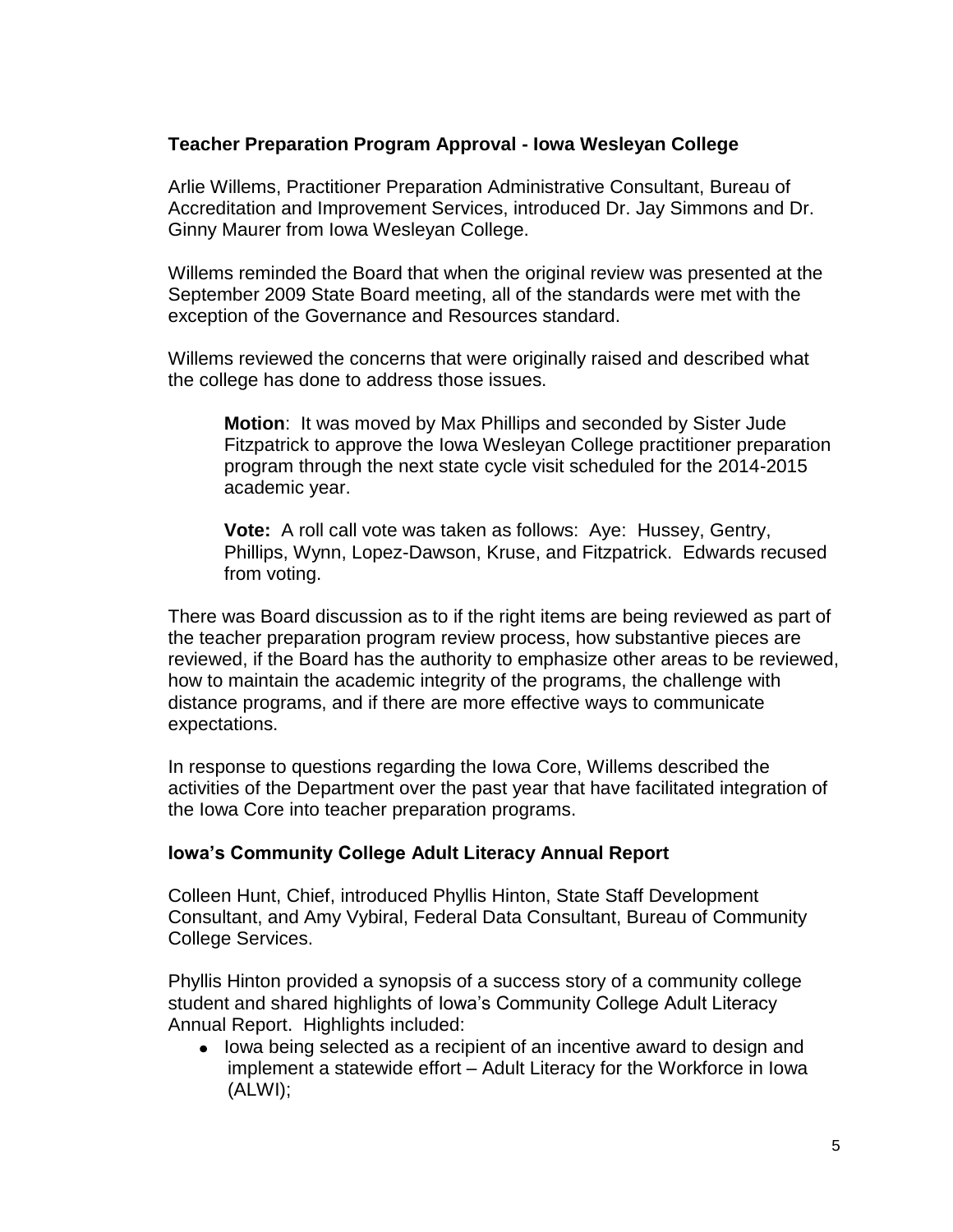- Iowa's involvement in the Center for Adult English Language Acquisition (CAELA)-sponsored professional development; and
- Iowa being selected as a Performance-Based Funding Technical Assistance recipient by the United States Department of Education, Office of Vocational and Adult Education.

Hinton shared additional detailed information on ALWI that described the grant requirements, partnerships and outcomes. She also stated that Iowa is eligible for another incentive grant for requirements met with the 2009 federal data.

Hinton reported that the federal funding for adult literacy was cut by an additional \$183,599 or 4.89 percent. However, increased funding is expected next year.

Hinton indicated that in 2008, Iowa earned the CAELA technical assistance award for helping promote professional development with research-based English as a Second Language instruction. Iowa was one of 11 states to win this award. She described the overall goals and desired outcomes of the award.

Amy Vybiral reviewed a PowerPoint and shared information on the following:

- Enrollment 2009
- Goals Set by Students
- State and Federal Benchmarks
- State Benchmark Comparison 2007-2009
- General Education Development (GED) Pass Rate
- Federally-Reported Benchmarks 2007-2009 Comparison
- Other National Reporting System Core Follow-up Measures
- Federally Reported Core Measures
- Data Related Goals for the Future
- What's Coming in the Year Ahead

Vybiral also indicated that 80 percent of the students in the adult literacy program are between the ages of 18-50, data sets from 2005 through 2009 have earned and/or are eligible for incentive grants totaling \$4 million because of Iowa's high performance, the Department is working with professional development to align data integrity across each program, and the family literacy incentive grant and ALWI incentive grant will be the first longitudinal data sets.

Max Phillips asked if GED statistics could be measured by completers rather than dropouts. Vybiral indicated she will provide that information to the State Board next year.

#### **Demonstration of State Board Blog**

Phil Roeder, Special Assistant to the Director's Office, Office of the Director, demonstrated a blog that has been dedicated to the work of the State Board.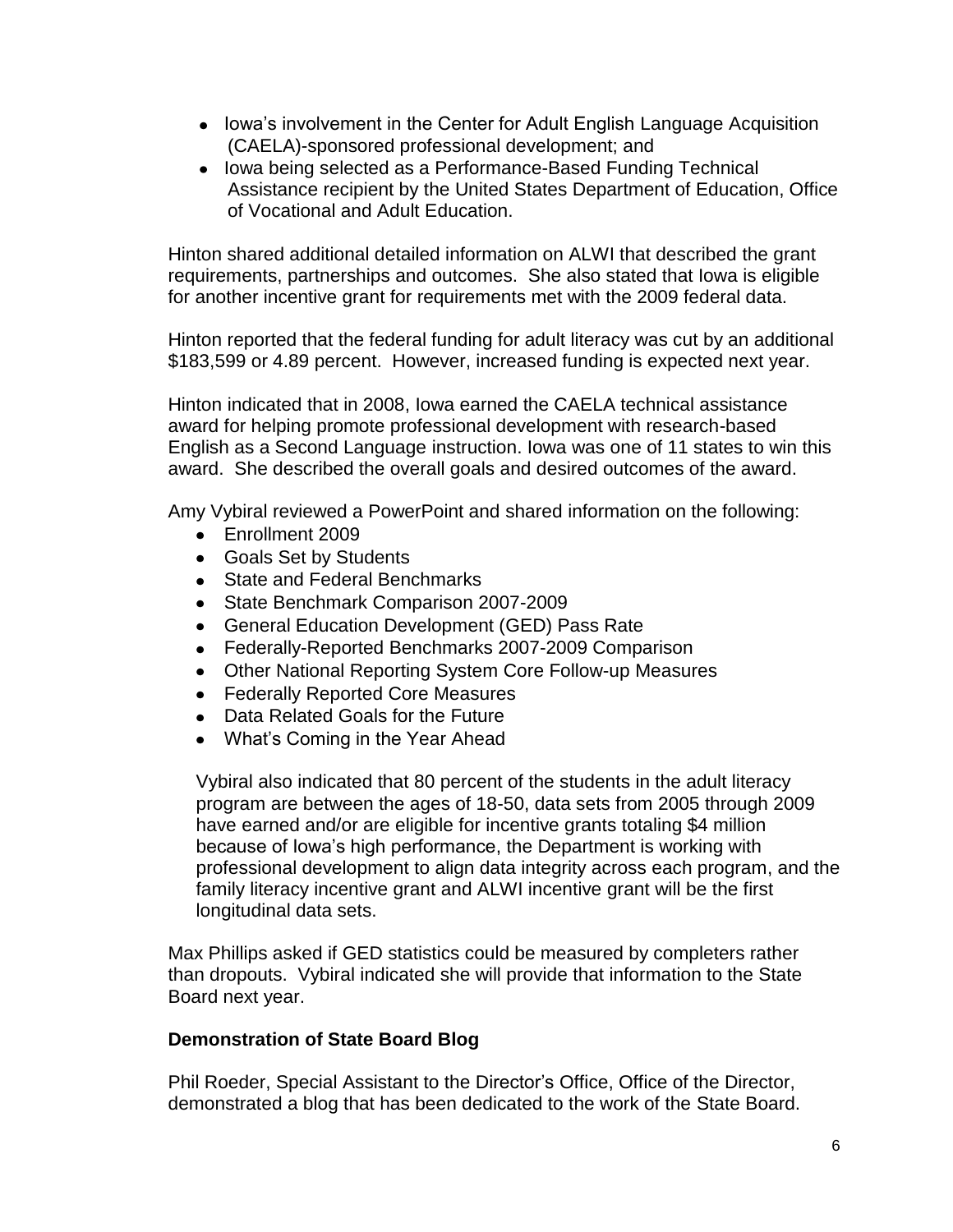This blog replaces the current e-newsletter and is an innovative way for Board members to communicate with constituents. The blog highlights the Board's efforts and provides a forum that reports and supports the Board's work. The blog is also linked to Twitter and Facebook.

Rosie Hussey asked Board members to update their constituent lists and submit that information to the Department.

#### **Innovation in Van Meter Community Schools**

Kevin Fangman, Acting Director, introduced John Carver, Van Meter Community School District Superintendent. Carver reported that there are 14 other Iowa school districts implementing the 1:1 laptop program and next year there will be between 35-40 schools.

John Seefeld, Van Meter School Board President, provided a broad perspective on how Van Meter became a 1:1 laptop school. He indicated that the Van Meter School Board likes to make data-based decisions and challenge their staff with a vision.

John Carver stated that the 1:1 laptop program was rolled out last September and is currently available to students in grades 7-12. They are currently looking at the possibility of including grade 6 next year.

Jen Sigrist, Van Meter Schools curriculum director, shared a video and provided comments on how the Iowa Core and Van Meter's instructional plan are about teaching and learning. She also spoke about their assessment system.

Deron Durflinger, Van Meter Schools secondary principal, provided a presentation about how teaching and learning has changed at Van Meter. He demonstrated and talked about how Van Meter's students and teachers are using technology to connect with each other and others around the country.

There was discussion about the culture change and the change in the traditional student teacher relationship, and how to get teachers, school boards, and others to understand that it takes these types of relationships and tools to promote better learning.

Shawn Hyer, Van Meter Schools teacher, showed a PowerPoint and described his experience while teaching in the 1:1 laptop program. He also described students' work. There was discussion on the security system used by the district.

There was additional discussion on how the district deals with teachers that are reluctant to change their way of teaching and connections with higher education and other entities.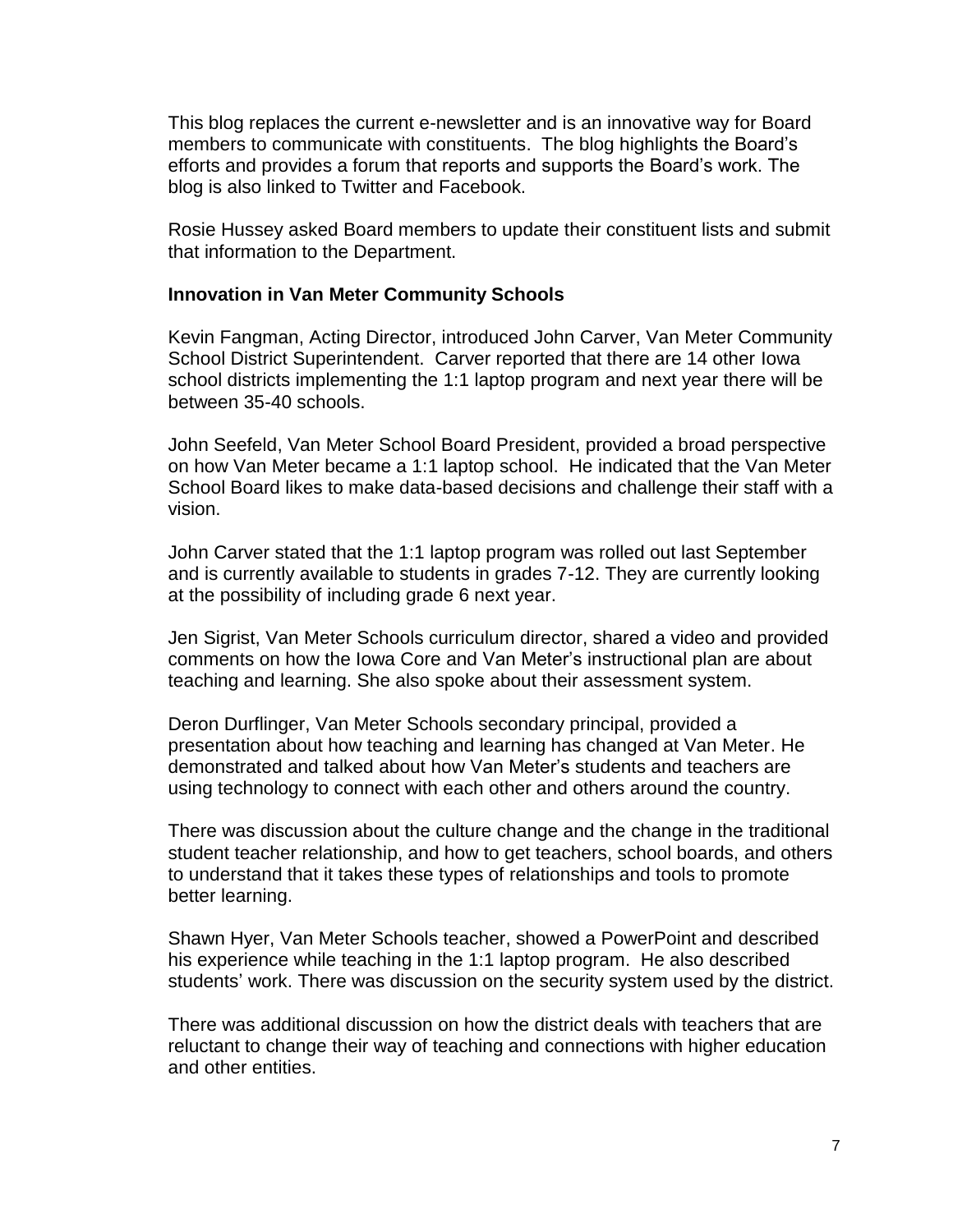Shannon Miller, Van Meter School's librarian, shared her perspective on dealing with change and supporting others in the district. Miller shared information on different ways she has created change through technology.

Van Meter School's students Maddy Darrah, Emma Durflinger, Marcus Benton, Michael Kinley, Holly Baiotto, and Josh Porter shared information on their experience with different technologies including blogs, Skype, Twitter, Web 2.0 tools, the Computer Efficiency Workers League, Blender, and Facebook.

There was discussion on how schools should work (from a student's perspective), how Van Meter is tracking students to monitor their success, what other Iowa school districts are or will be offering a 1:1 laptop program, how Van Meter supports students advancing to higher education, and redesigning the education system.

#### **Community Colleges Fiscal Year 2011 Certified Budget Report**

Roger Utman, Division of Community Colleges and Workforce Preparation Administrator, introduced William Giddings, Northwest Iowa Community College President, and Kent Farver, Bureau of Community College Services Consultant.

Farver provided an overview and explanation of the certified budget process. He indicated that the State Board has statutory responsibility for approval of the community college budgets. The budget report provides the Board with information necessary to review and approve the proposed budgets prior to June 1 each year.

Farver stated that the purpose of the report is to help community colleges set their tax levies for the upcoming fiscal year and to set expenditure limits for the community colleges.

Farver reviewed the report as well as the timeline that community colleges have for submitting their budgets to the Department. He indicated that in the last two years, the state general aid is down approximately \$24 million and at the same time enrollment is increasing.

Farver stated that in the past, a narrative section had been included in the report. However, the 2011 Department of Education's appropriations bill (Senate File 2376) requires the Department to compile and submit a report to the State Board of Education and the Iowa Legislature on community college efficiencies initiatives and funding reduction. This report will include more detailed information that will be shared with the State Board at a later time.

Dr. Giddings commended Kent Farver and Roger Utman for their assistance with all of the financial reporting that community colleges are required to complete. He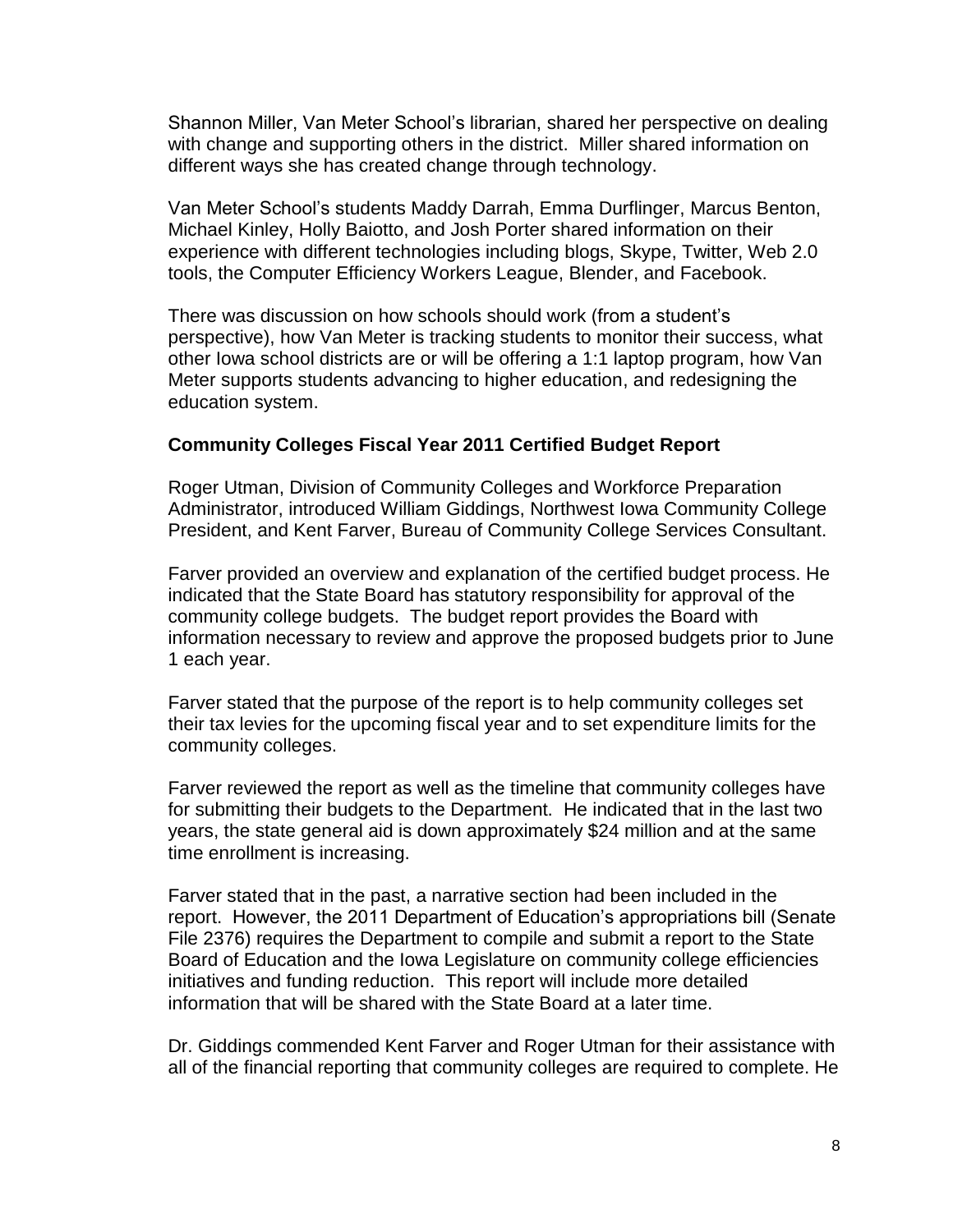reviewed a PowerPoint and talked about the community college's perspective of the budget process.

There was discussion regarding the March 15 due date and if it should be changed. Roger Utman indicated that the Department is looking at moving the date.

**Motion**: Sister Jude Fitzpatrick moved and Max Phillips seconded approval of the community college budgets as provided.

**Vote**: The motion carried unanimously.

# **Northwest Iowa Community College Accreditation Report**

Colleen Hunt, Bureau of Community College Services Chief, indicated that the item being presented is the interim accreditation report for Northwest Iowa Community College. The college is participating in the Program to Evaluate Advanced Quality (PEAQ) process with the Higher Learning Commission which is a ten-year self-study process. Hunt explained that this review was done on the interim (five-year period) after the comprehensive visit.

Hunt provided details of the review process. When preparing accreditation reports, they look at Iowa Code requirements, a document review is completed, and intensive interviews with individuals that represent all aspects of the community are held.

Hunt reported that the review team looked at Adequacy of Progress in Addressing the Previous Accreditation Visit and the college did not receive any recommendations during the past visit. There were opportunities for institutional improvement and the college met all of those.

The review team also looked at Additional State Review Requirements. She indicated that there were no problems with faculty load.

Hunt highlighted a few strengths which included:

- The Board of Trustees indicated that new board members receive a oneon-one orientation to the college from the college president and other employees. This all-day training involved touring the college and obtaining program information and other items, such as financial information.
- It is evident that the mission quides the behavior of the Board, administration, faculty, staff, and students.
- The college uses MyPlaceNCC which is a web portal that was activated in January 2010 which allows one-stop access to e-mail, grades, unofficial transcripts, college calendars, emergency alerts, campus events, and other information.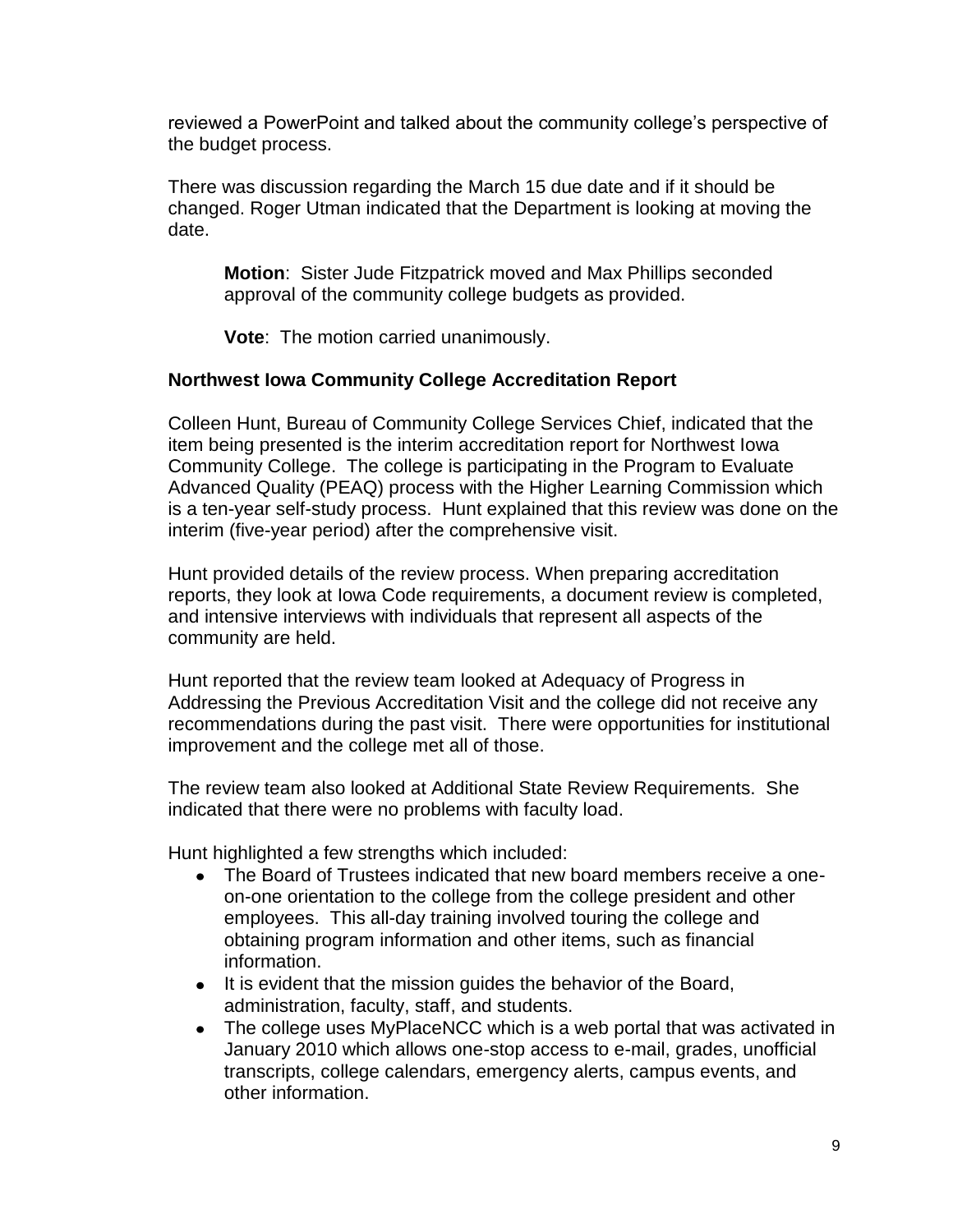- The college conducts bilingual marketing; offers workplace Spanish classes; and develops curriculum for pre-Certified Nurses Aid, for English as a Second Language, and Spanish Commercial Drivers' License classes.
- The college was ranked first in the state in fiscal year 2009 for the success rate of students.
- The Quality Faculty Plan Committee reviews the annual individual faculty professional development reports to determine faculty observance of state code. The college uses the recommendations from the Quality Faculty Plan Committee to provide professional development for faculty.
- Northwest Iowa Community College provides a \$500 scholarship to GED graduates who attend their college.
- Northwest Iowa Community College provides education assistance for faculty and staff obtaining additional or advanced degrees. Tuition reimbursement is available for employees, spouses, and dependents who take college credit courses at Northwest Iowa Community College.

Hunt stated that at the conclusion of their visit, there were no recommendations for institutional improvement; therefore, continued accreditation is recommended for Northwest Iowa Community College.

**Motion**: Max Phillips moved and Charlie Edwards seconded continued accreditation for Northwest Iowa Community College through fiscal year 2014-2015.

**Vote**: The motion carried unanimously.

# **Correspondence Review**

The Board reviewed and discussed a letter that was being sent to the Governor regarding the search for a new director.

# **How Community Colleges Engage Business Leaders**

Roger Utman, Division of Community Colleges and Workforce Preparation Administrator, introduced Kim Linduska, Executive Vice President for Academic Affairs, Des Moines Area Community College. Linduska introduced Sue Gibbons, Director of Central Iowa Works.

Linduska provided an overview of how community colleges engage business. She shared a listing of initiatives and provided highlights. The initiatives include the following:

- 1) Career/Technical Education Advisory Committees
- 2) Partnerships in Specialized Programs
- 3) Internships/Clinical Sites
- 4) Partnerships and Grants and Contracts for Special Programs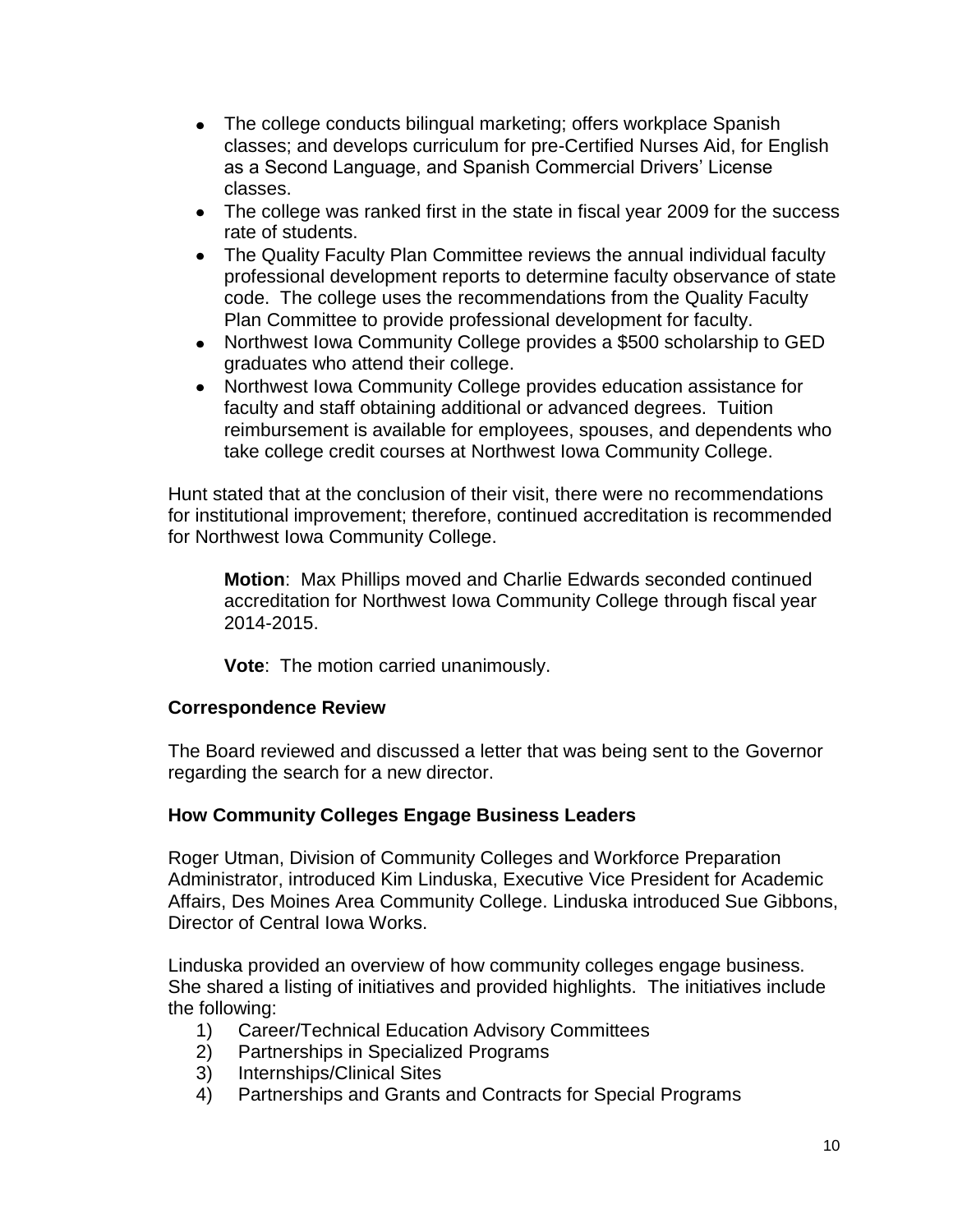- 5) Accelerated Career Education
- 6) Iowa New Jobs Training and Retraining Programs
- 7) Contract Training
- 8) Continuing Education Programs
- 9) Support for Workforce Investment Act Adult and Dislocated Worker Programs
- 10) Foundation/Development Office Support

Sue Gibbons provided an overview of Central Iowa Works which is dedicated to developing a world-class workforce system that meets the needs of both employers and workers and aligns with economic development goals. She shared a handout and talked about the partners involved in developing this initiative and reviewed and discussed a diagram that illustrates the system and its components.

# **Board Reports**

Rosie Hussey thanked Board members for their service. She indicated that she and Department staff will be working on the June retreat agenda. She also announced that new appointments to the State Board are in the process of being filled.

Sister Jude Fitzpatrick reported that the Coordinating Council for Hearing Services met on April 12. A subcommittee is working on a proposed draft of a final report. Once the report is finalized, it will be submitted to the Board of Regents and the State Board. She has also been asked to serve on the Iowa Braille and Sight Saving School legislative study committee.

Max Phillips reported that the Business Education Alliance is focusing on education transformation. He stated that the Iowa Business Council has formed an Education Excellence in Iowa Roundtable to look at education structure and virtual education as the number one goal for transformation in the state. There is also a general effort to save the four-year-old prekindergarten program and elimination of Empowerment.

Ana Lopez-Dawson has talked with a Department of Education staff member about the possibility of being involved on an English as a Second Language committee.

Charlie Edwards had no report.

Valorie Kruse had no report.

LaMetta Wynn attended a Community College Council ICN meeting. She also stated that the Eastern Iowa Community College District has a new science wing.